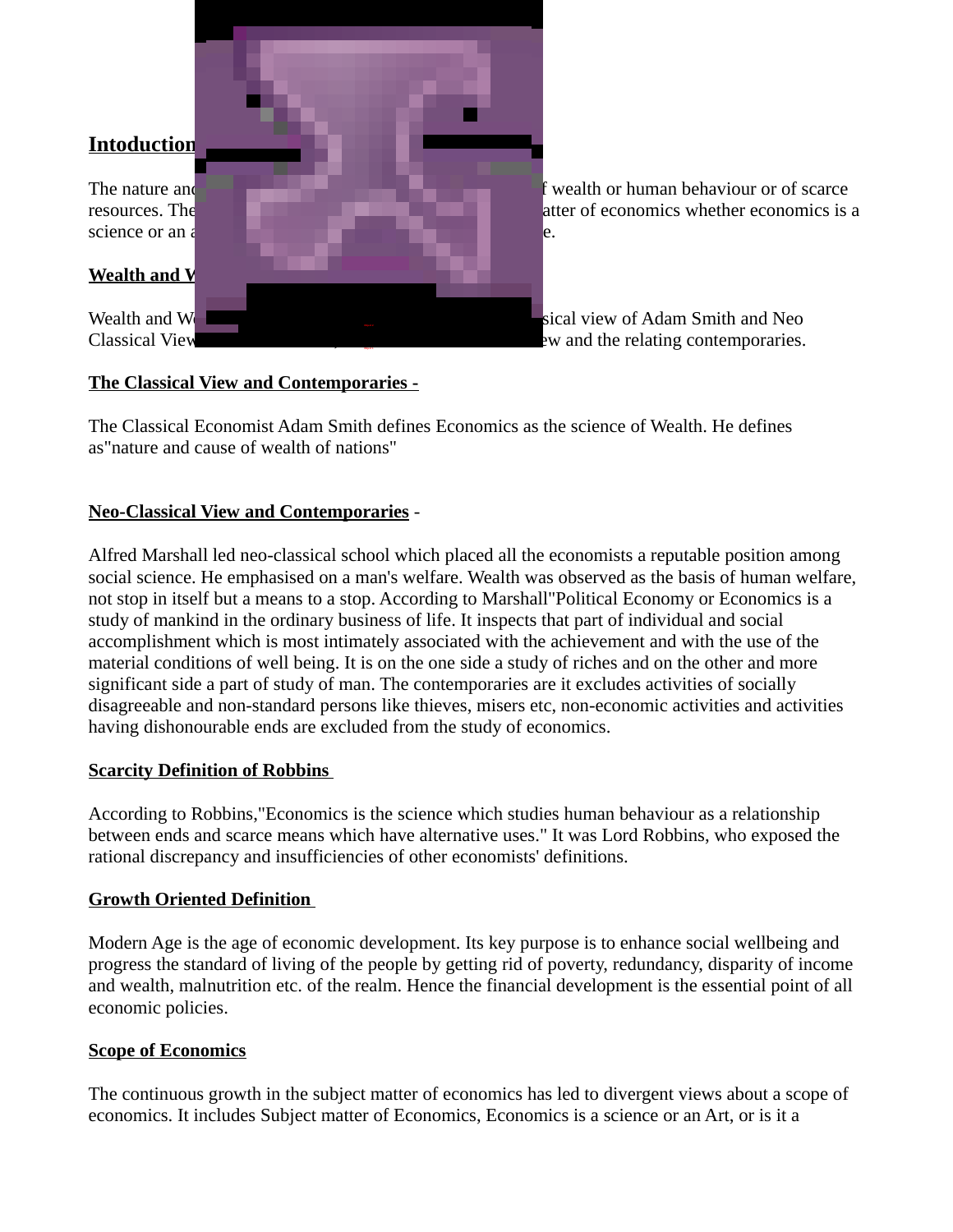Positive or Normative science.

#### **Subject Matter of Economics**

The subject matter of economics is the study of grounds of material interests or as the science of wealth. Men who are sensible beings and take action under the active social, legal and institutional group. It eliminates the performance, manners of socially objectionable and uncharacteristic persons like misers, thieves etc. It consists of the study of the exertion of consumption, production, exchange and distribution of wealth, as well as the fortitude of the values of goods and services the amount of employment and the determinants of fiscal development. Further it comprises the study of grounds of poverty, unemployment, under employment, inflation etc. and actions for their elimination.

#### **Economics as a Science**

Economics is a science since its laws have widespread soundness such as the law of diminishing returns, the law of diminishing marginal utility, the law of demand etc. It is called as a science since its self-remedial nature. It goes on amendments in the dawn of new specifics based on interpretations. Hence Economics is a science like any other science that has its own generalisations, theories or laws of economics which traces out a casual relationship between two or more phenomena.

#### **Economics as an Art**

The practical application of scientific techniques is the Art of Economics. Some economists consider economics as a science and art while few others as science and applied science. It is considered as newest of science and oldest of arts and the queen of all the social sciences.

#### **Economics as a Positive Science**

As per the nineteenth century experts, economics is a positive science. Since it seeks to explain what has actually happened but not what is ought to happen. According to J.N.Keynes, Positive science is defined as"A body of systematised knowledge concerning what ought to be and concerned with the ideal as distinguished from the actual."

#### **Normative Economics**

With contrast to the Positive Science, Normative Science deals with the"what is ought to happen" cases. That is predictions of future economic development with regards to the present conditions are discussed in this. The postulations on which economic laws, theories or principles are based relate to man and his problems. If we attempt to test and forecast fiscal actions on their basis the subjectivity elements always penetrates. Therefore, the laws of economics are at best propensities.

#### **Conclusion**

*Economics is concerned with human well-being as well as ethical values. It is science and an art, since the scientific principles are applied practically. It is both positive and normative science since the actual happening and the future happenings are dealt. Hence the scope and nature of economics deals in with all the above as explained by the economists.*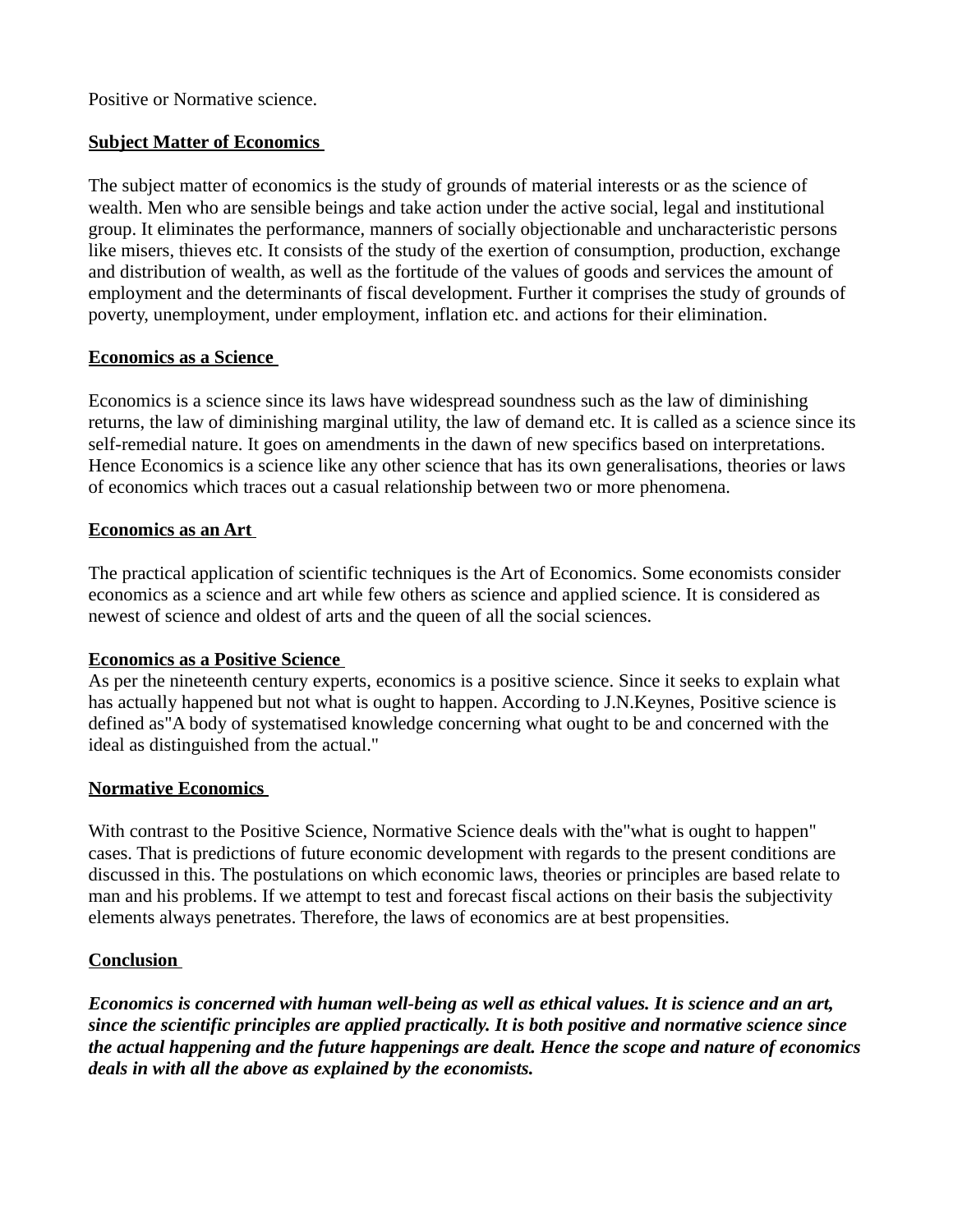

# **5 Basic Problems of an Economy**

## **1. What to Produce and in What Quantities?**

The first central problem of an economy is to decide what goods and services are to be produced and in what quantities. This involves allocation of scarce resources in relation to the composition of total output in the economy. Since resources are scarce, the society has to decide about the goods to be produced: wheat, cloth, roads, television, power, buildings, and so on.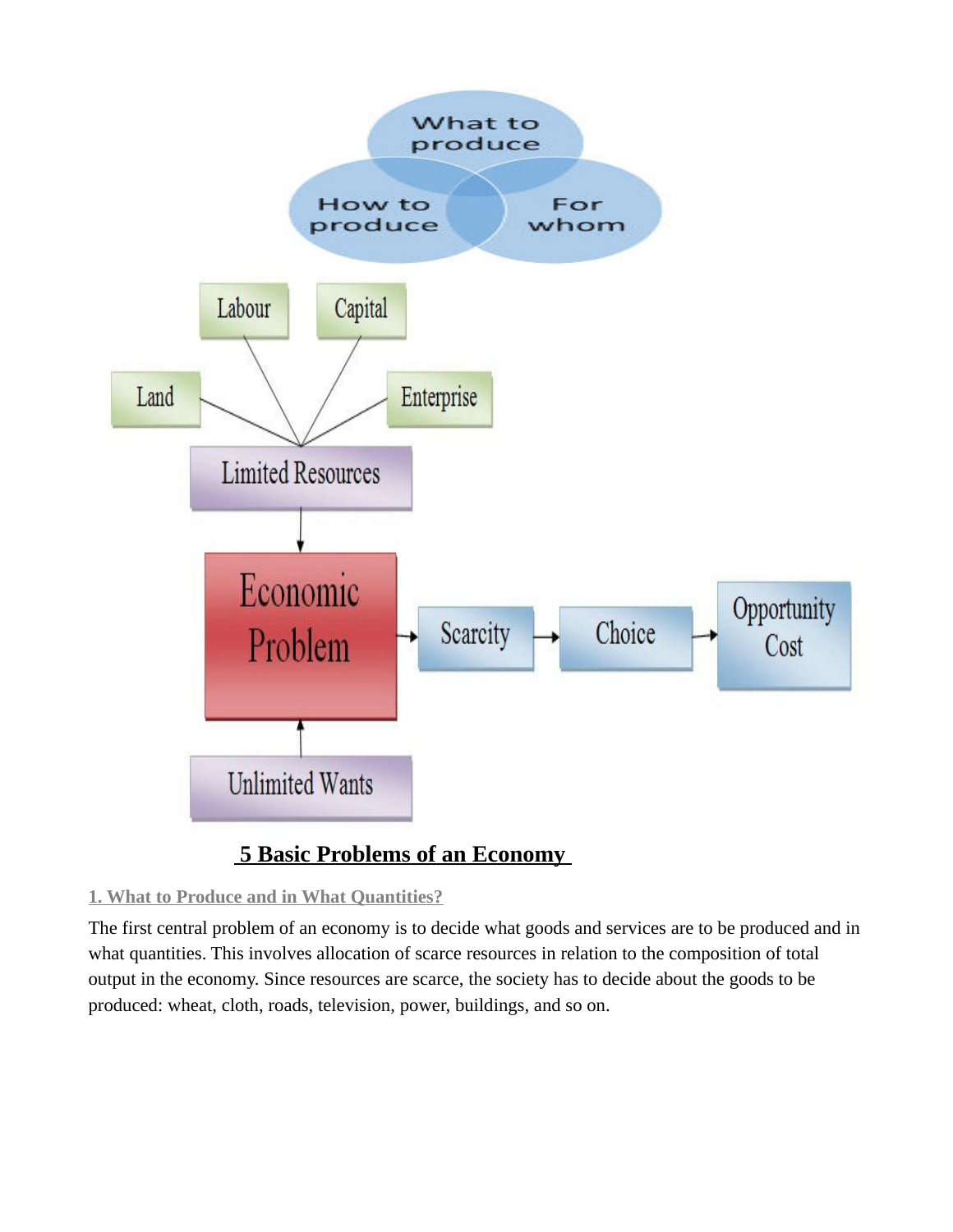

**2. How to Produce these Goods?**

The next basic problem of an economy is to decide about the techniques or methods to be used in order to produce the required goods. This problem is primarily dependent upon the availability of resources within the economy.

- 1. labour incentives techniques
- 2. capital incentives techniques

The technique to be used also depends upon the type and quantity of goods to be produced. For producing capital goods and large outputs, complicated and expensive machines and techniques are required. On the other hand, simple consumer goods and small outputs require small and less expensive machines and comparatively simple techniques.

Further, it has to be decided what goods and services are to be produced in the public sector and what goods and services in the private sector. But in choosing between different methods of production, those methods should be adopted which bring about an efficient allocation of resources and increase the overall productivity in the economy.

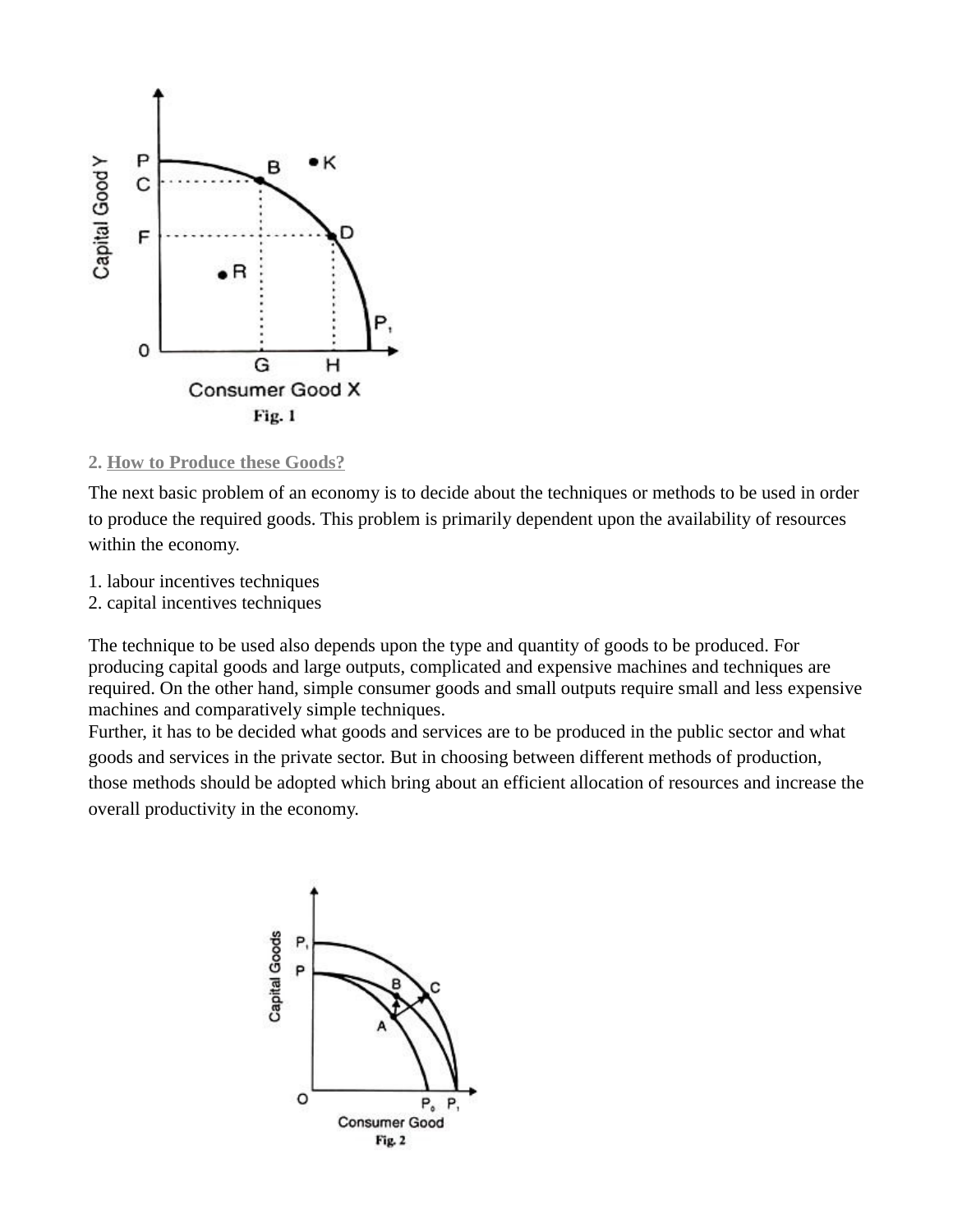**3. For whom is the Goods Produced?**

The third basic problem to be decided is the allocation of goods among the members of the society. The allocation of basic consumer goods or necessities and luxuries comforts and among the household takes place on the basis of among the distribution of national income.



**4. How Efficiently are the Resources being Utilised?**

This is one of the important basic problems of an economy because having made the three earlier decisions, the society has to see whether the resources it owns are being utilised fully or not. In case the resources of the economy are lying idle, it has to find out ways and means to utilise them fully.

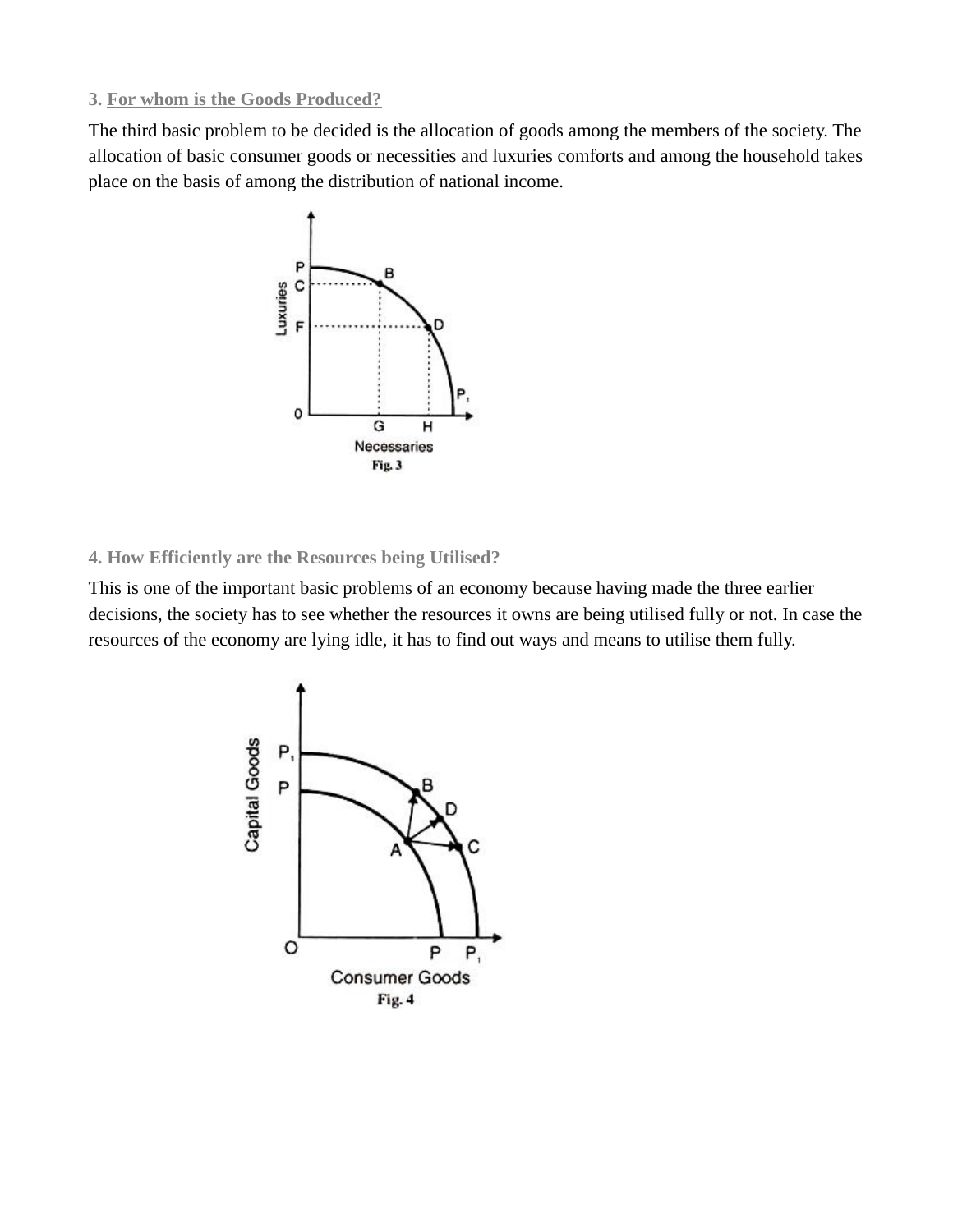#### **5. Is the Economy Growing?**

The last and the most important problem is to find out whether the economy is growing through time or is it stagnant. If the economy is stagnant at any point inside the production possibility curve, says in Figure 5, it has to be moved on to the production possibility curve PP whereby the economy now produces larger quantities of consumer goods and capital goods.



#### **Meaning of Production Possibility Curve**

A graphical representation of the alternative combinations of the amounts of two goods or services that an economy can produce by transferring resources from one good or service to the other. This curve helps in determining what quantity of a nonessential good or a service an economy can afford to produce without jeopardizing the required production of an essential good or service. Also called transformation curve.

#### **Explanation of Production Possibility Curve**

| THE PROPERTY OF THE PUBLIC PROPERTY. |                    |                   |  |
|--------------------------------------|--------------------|-------------------|--|
| Production                           | Cotton             | Wheat             |  |
| Possi bilities                       | (in *000 quintals) | (in 000 quintals) |  |
|                                      |                    |                   |  |
| В                                    |                    | 14                |  |
|                                      |                    | 12                |  |
| D                                    |                    |                   |  |
| E                                    |                    |                   |  |
|                                      |                    |                   |  |

# **Alternative Production Possibilities**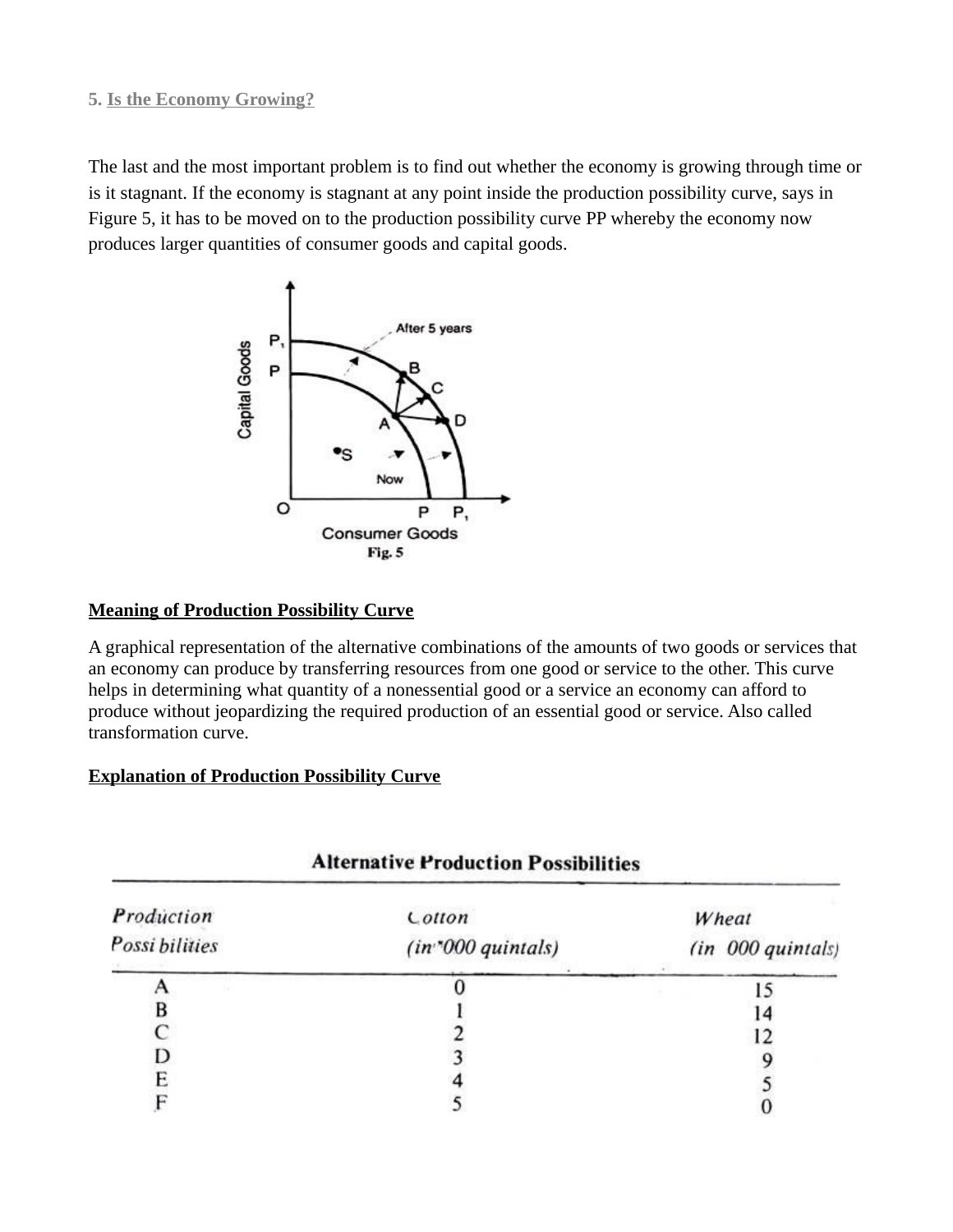It all available resources are employed for the production of wheat, 15,000 quintals of it can be produced. If, on the other hand, all available resources are utilized for the production of cotton, 5000 quintals are produced. These are the two extremes represented by A and F and in between them are the situations represented by B, C, D and E. At B, the economy can produce 14,000 quintals of wheat and 1000 quintals of cotton.

At C the production possibilities are 12,000 quintals of wheat and 200u quintals of cotton, as we move from A to F, we give up some units of wheat for some units of cotton For instance, moving from A to B, we sacrifice 1000 quintals of wheat to produce 1000 quintals of cotton, and so on. As we move from A to F, we sacrifice increasing amounts of cotton.

This means that, in a full-employment economy, more and more of one good can be obtained only by reducing the production of another good. This is due to the basic fact that the economy's resources are limited.

The following diagram (21.2) illustrates the production possibilities set out in the above table.



In this diagram AF is the production possibility curve, also called or the production possibility frontier, which shows the various combinations of the two goods which the economy can produce with a given amount of resources. The production possibility curve is also called transformation curve, because when we move from one position to another, we are really transforming one good into another by shifting resources from one use to another.

It is to be remembered that all the points representing the various reduction possibilities must lie on the production possibility curve AF and not inside or outside of it. For example, the combined output of the two goods can neither be at U nor H. (See Fig. 21.3) This is so because at U the economy will be under-employing its resources and H is beyond the resources available.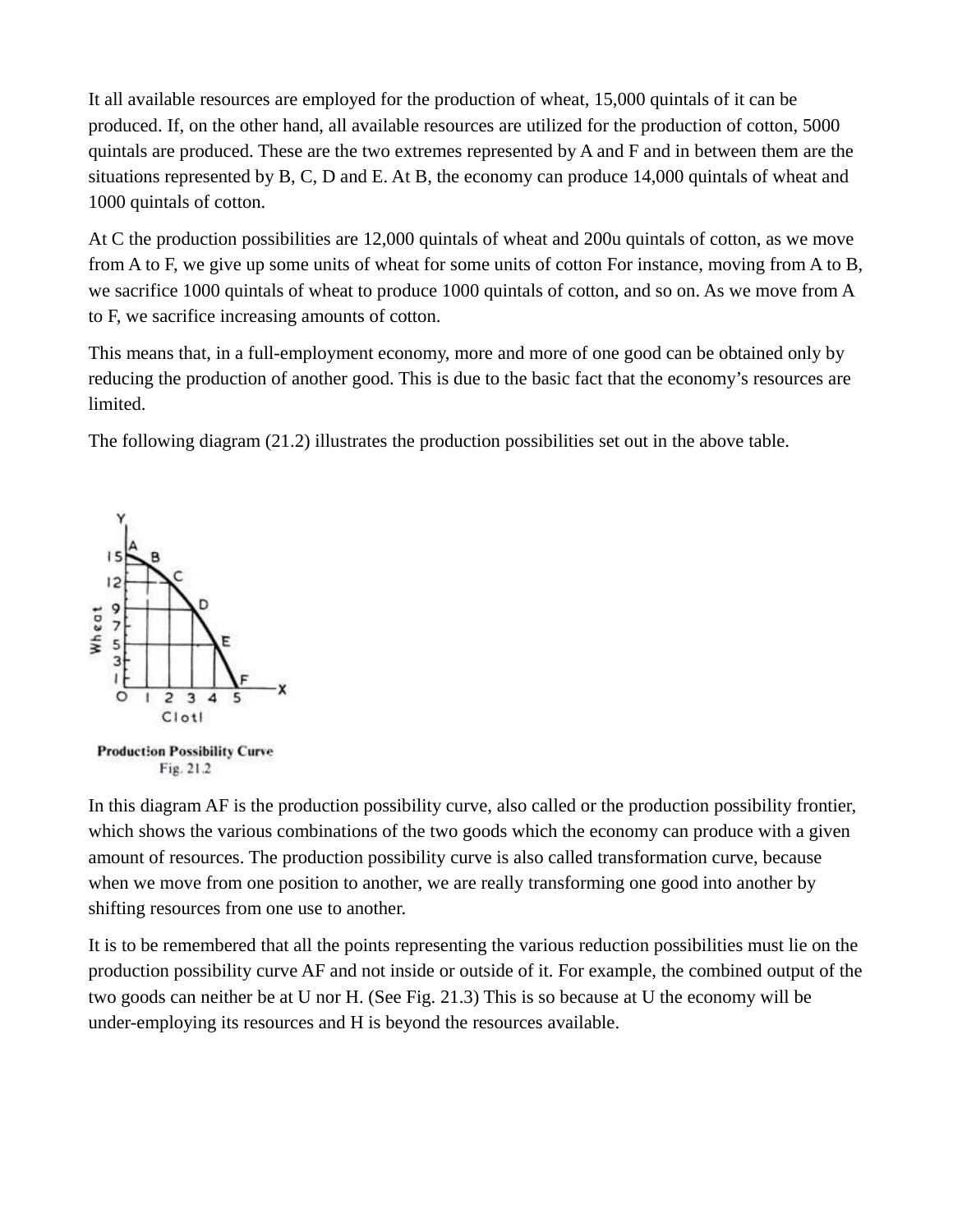

# **Economic Laws:**

#### **Meaning:**

A law (or generalisation) is the establishment of a general truth on the basis of particular observations or experiments which traces out a causal relationship between two or more phenomena. But economic laws are statements of general tendencies or uniformities in the relationships between two or more economic pheno

Marshall defined economic laws in these words, "Economic laws, or statements of economic tendencies, are those social laws, which relate to those branches of conduct in which the strength of the motives chiefly concerned can be measured by money price."

It can be inferred from this definition that economic laws are (a) statements of economic tendencies, (b) social laws, (c) concerned with human behaviour, and (d) human behaviour can be measured in money. On the other hand, according to Robbins, "Economic laws are statements of uniformities about human behaviour concerning the disposal of scarce means with alternative uses for the achievement of ends that are unlimited." These two definitions are common in that they consider economic laws as statements of tendencies or uniformities relating to human behaviour.

## **Nature of Economic laws**

Scientific or like Natural or Physical Laws. Economic laws are like scientific laws which trace out a causal relationship between two or more phenomena. As in natural sciences, a definite result is expected to follow from a particular cause in economics. The law of gravitation states that things coming from above must fall to the ground at a specific rate, other things being equal. But when there is a storm, the gravitational force will be reduced and the law will not work properly. As pointed out by Marshall, "The law of gravitation is therefore, a statement of tendencies."

Similarly economic laws are statements of tendencies. For instance, the law of demand states that other things remaining the same, a fall in price leads to an extension in demand and vice versa. Again, some economic laws are positive like scientific laws such as the Law of Diminishing Returns which deal with inanimate nature. Since economic laws are like scientific laws, they are universally valid.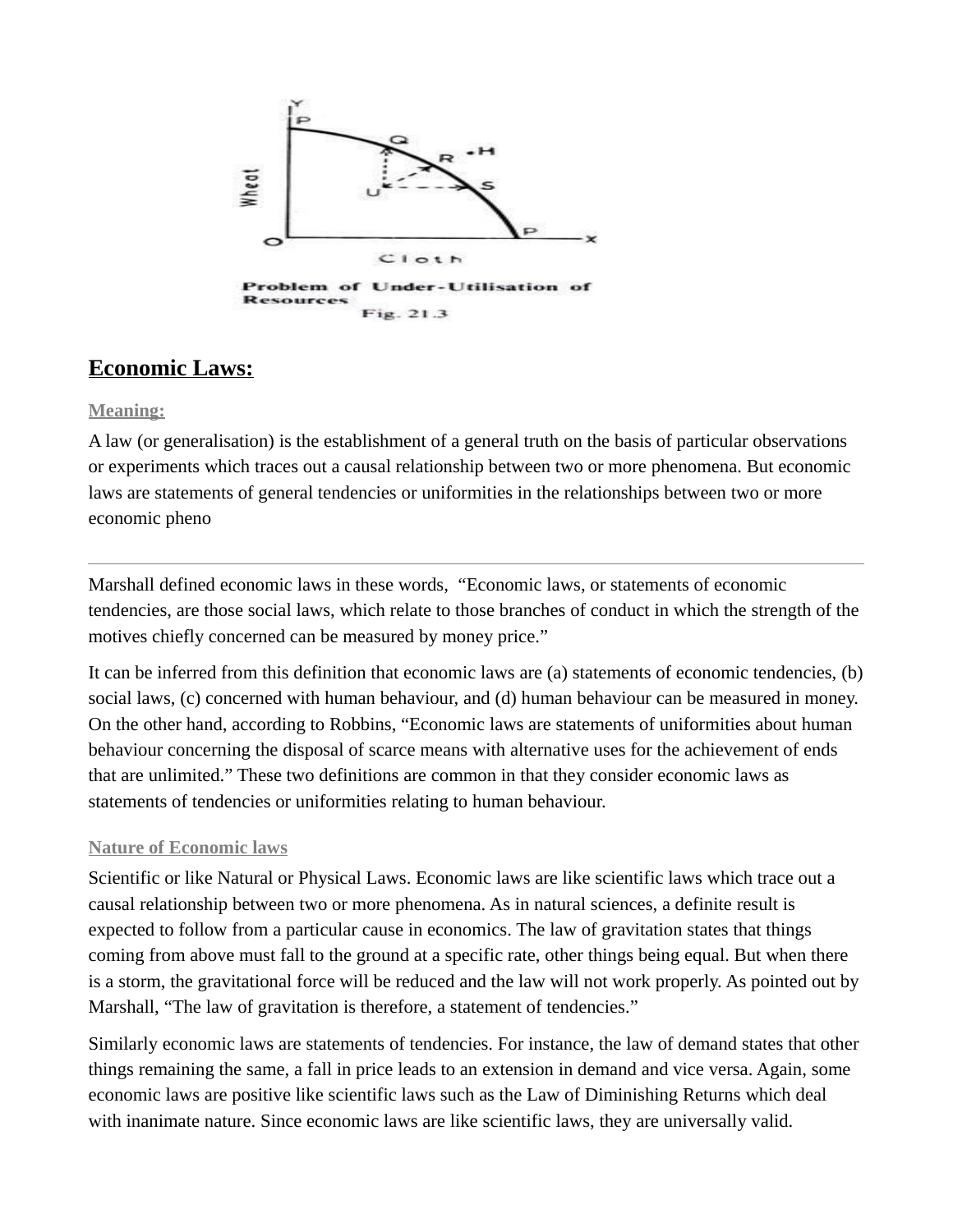According to Robbins, "Economic laws describe inevitable implications. If the data they postulate are given, then the consequences they predict necessarily follow. In this sense, they are on the same footing as other scientific laws."

#### **Non-Precise like the Laws of Natural Sciences:**

Despite these similarities, economic laws are not as precise and positive as the laws of natural sciences. This is because economic laws do not operate with as much certainty as the scientific laws. For instance, the law of gravitation must operate whatever the conditions may be. Any object coming from above must fall to the ground. But demand will not increase with the fall in price if there is depression in the economy because consumers lack purchasing power. Therefore, according to Marshall, "There are no economic tendencies which act as steadily and can be measured as exactly as gravitation can, and consequently, there are no laws of economics which can be compared for precision with the law of gravitation."

There is controlled experimentation in natural sciences and the natural scientist can test scientific laws very rapidly by altering natural conditions such as temperature and pressure in his experiments in the laboratory. But in economics, controlled experiments are not possible because an economic situation is never repeated exactly at another time.

Moreover, the economist has to deal with man who acts in accordance with his tastes, habits, idiosyncrasies, etc. The entire universe or that part of it in which he carries out his research is the economist's laboratory.

As a result, predictions concerning human behaviour are liable to error. For instance, a rise in price may not lead to contraction in demand rather it may expand it, if people fear shortage of goods in anticipation of war. Even if demand contracts as a result of the price rise, it is not possible to predict accurately how much the demand will contract. Thus economic laws "do not necessarily apply in every individual case; they may not be reliable in the ever-changing environment of real economy; and they are in no sense, of course, inviolable."

#### **Non-predictable like the Law of Tide:**

But accurate predictions are not possible in economics alone. Even sciences like biology and meteorology cannot predict or forecast events correctly. The law of tide explains why the tide is strong at full moon and weak at the moon's first quarter. On this basis, it is possible to predict the exact hour when the tide will rise. But this may not happen.

It may rise earlier or later than the predicted time due to some unforeseen circumstances. Marshall, therefore, compared the laws of economics with the laws of tides "rather than with simple and exact law of gravitation. For the actions of men are so various and uncertain that the best statements of tendencies, which we can make in a science of human conduct, must needs be inexact and faulty."

#### **Behaviourist:**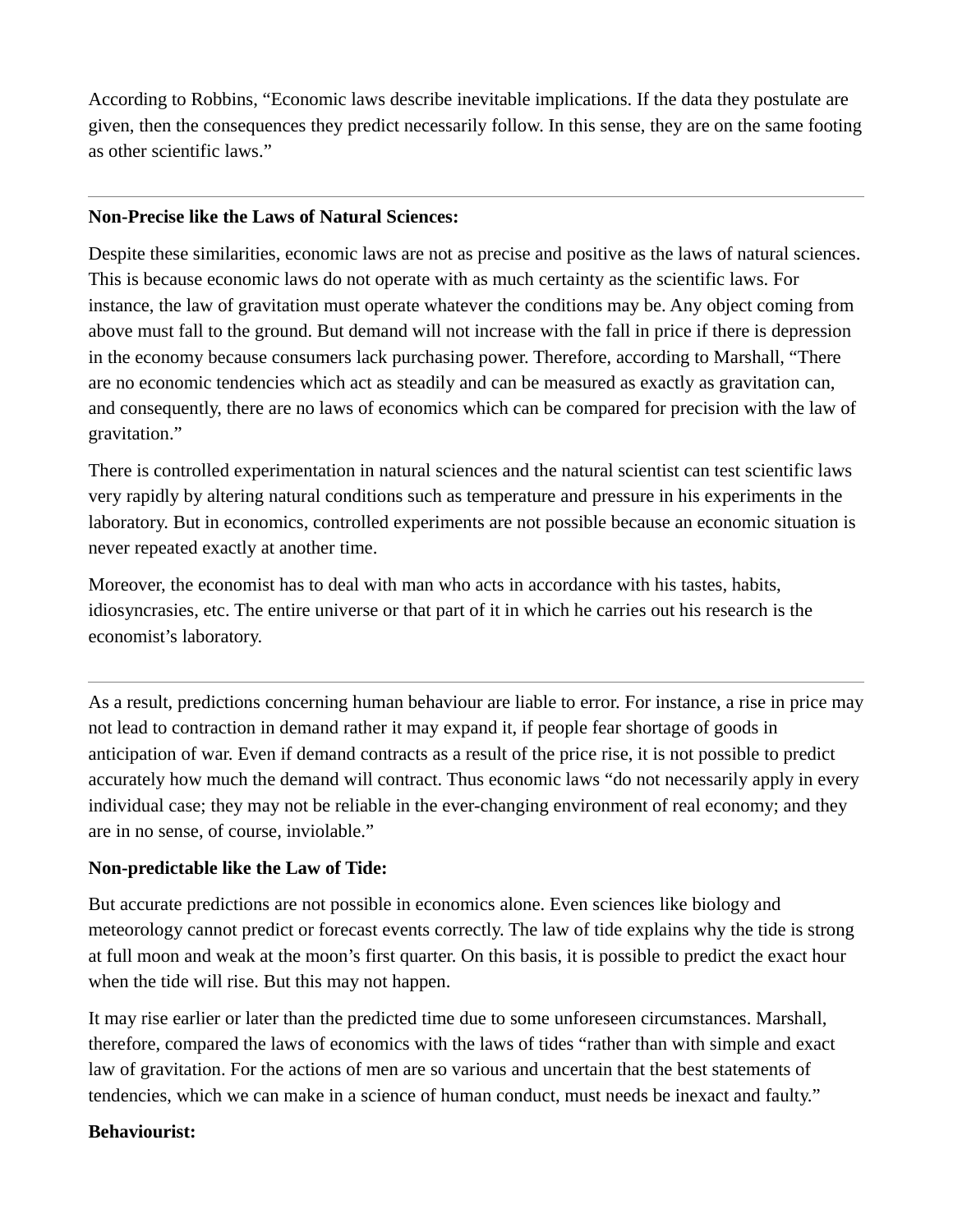Most economic laws are behaviourist, such as the law of diminishing marginal utility, the law of equimarginal utility, the law of demand, etc., which depend upon human behaviour. But the behaviourist laws of economics are not as exact as the laws of natural sciences because they are based on human tendencies which are not uniform.

This is because all men are not rational beings. Moreover, they have to act under the existing social and legal institutions of the society in which they live. As rightly pointed out by Prof. Schumpeter: "Economic laws are much less stable than are the 'laws' of any physical science…and they work out differently in different institutional conditions"

#### **Indicative:**

Unlike scientific laws, economic laws are not assertive. Rather, they are indicative. For instance, the Law of Demand simply indicates that other things being equal, quantity demanded varies inversely with price. But it does not assert that demand must fall when price increases.

## **Hypothetical:**

Prof. Seligman characterised economic laws as "essentially hypothetical", because they assume 'other things being equal' and draw conclusions from certain hypotheses. In this sense, all scientific laws are also hypothetical as they too assume the ceteris paribus clause (i.e. other things being equal). For instance, other things being equal, a combination of hydrogen and oxygen in the proportion of 2:1 will form water. If, however, this proportion is varied or/and the required temperature and pressure are not maintained, water will not be formed. Still there is difference in hypothetical element present in economic laws as against scientific laws. It is more pronounced in the former because economics deals with human behaviour and natural sciences with matter.

But as compared with the laws of other social sciences, the laws of economics are less hypothetical but more exact, precise and accurate. This is because economies possesses the measuring rod of money which is not available to other social sciences like ethics, sociology, etc. which makes economics more pragmatic and exact. Despite this, economic laws are less certain like the laws of social sciences because the value of money does not always remain constant. Rather, it changes from time to time.

#### **Truisms or Axioms:**

There are certain generalisations in economics which may be stated as truism. They are like axioms and do not have any empirical content, such as 'saving is a function of income,' 'human wants are numerous', etc. Such statements are universally valid and need no proof. So they are superior to scientific laws. But all economic laws are not like axioms and hence not universally true and valid.

#### **Historico-Relative:**

On the other hand, economists of the Historical School regarded economic laws as abstractions which are historico-relative, that is economic laws have only a limited application to a given time, place and environment. They have limited validity to certain historical conditions and have no relevance to the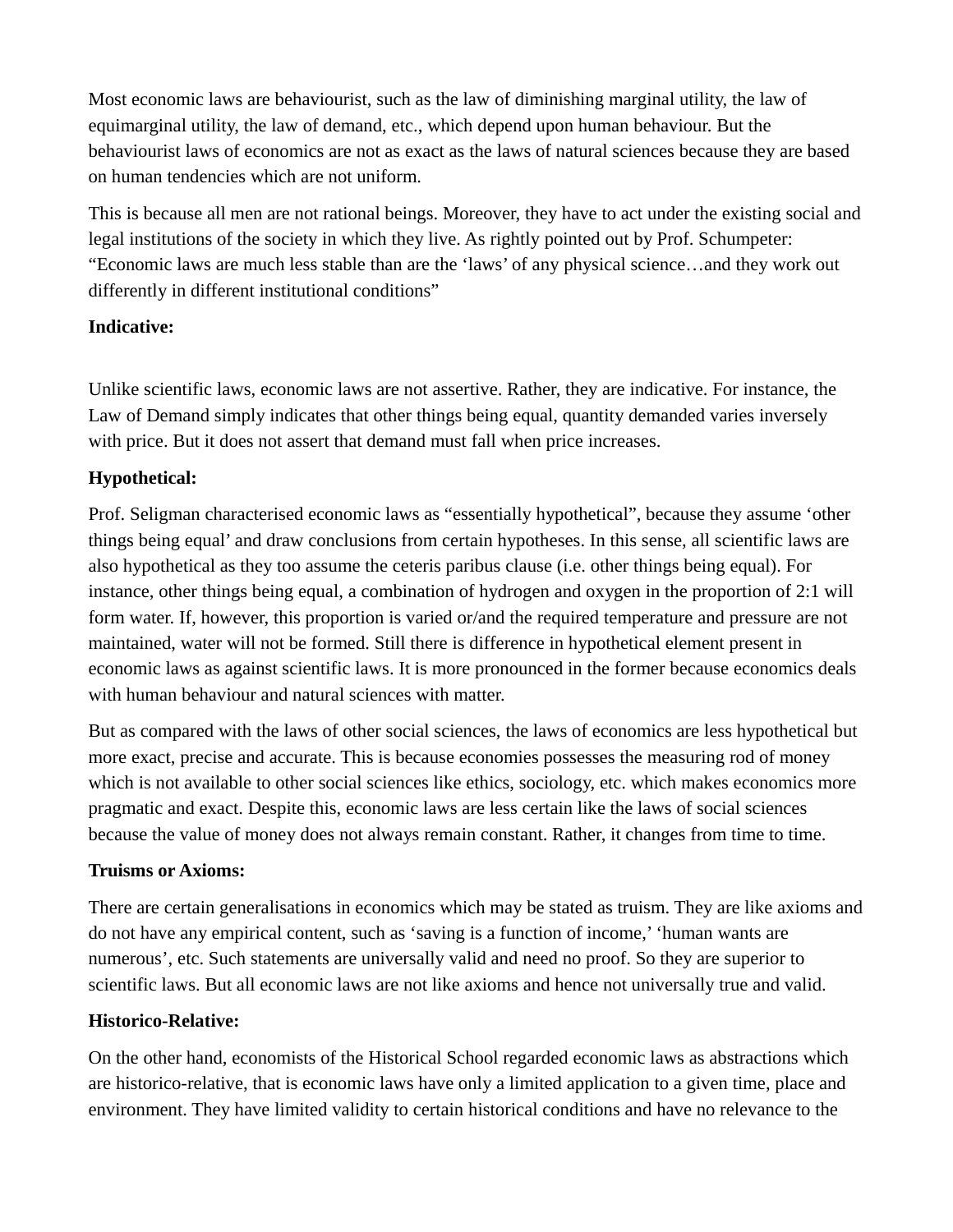analysis of social phenomena outside that. But Robbins does not agree with this view because according to him, economic laws are not historico-relative.

They are simply relative to the existence of certain conditions which are assumed to be given. If the assumptions are consistent with one another and if the process of reasoning is logical, economic laws would be universally valid. But these are big "ifs". We, therefore, agree with Prof. Peterson that economic laws "are not detailed and photographically faithful reproductions of a portrait of the real world, but are rather simplified portraits whose purpose is to make the real world intelligible."

## **Meaning of Utility:**

Utility refers to want satisfying power of a commodity. It is the satisfaction, actual or expected, derived from the consumption of a commodity. Utility differs from person- to-person, place-to-place and timeto-time. In the words of Prof. Hobson, "Utility is the ability of a good to satisfy a want".

In short, when a commodity is capable of satisfying human wants, we can conclude that the commodity has utility.

# **Total Utility (TU):**

Total utility refers to the total satisfaction obtained from the consumption of all possible units of a commodity. It measures the total satisfaction obtained from consumption of all the units of that good.

# **Marginal Utility (MU):**

Marginal utility is the additional utility derived from the consumption of one more unit of the given commodity. It is the utility derived from the last unit of a commodity purchased.

## **Table 2.1: TU and MU**

| Ice-creams<br><b>Consumed</b> | <b>Marginal Utility</b><br>(MU) | <b>Total Utility (TU)</b> |
|-------------------------------|---------------------------------|---------------------------|
|                               | 20                              | 20                        |
|                               | 16                              | 36                        |
| 3                             | 10                              | 46                        |
|                               |                                 | 50                        |
| 5                             |                                 | 50                        |
|                               |                                 |                           |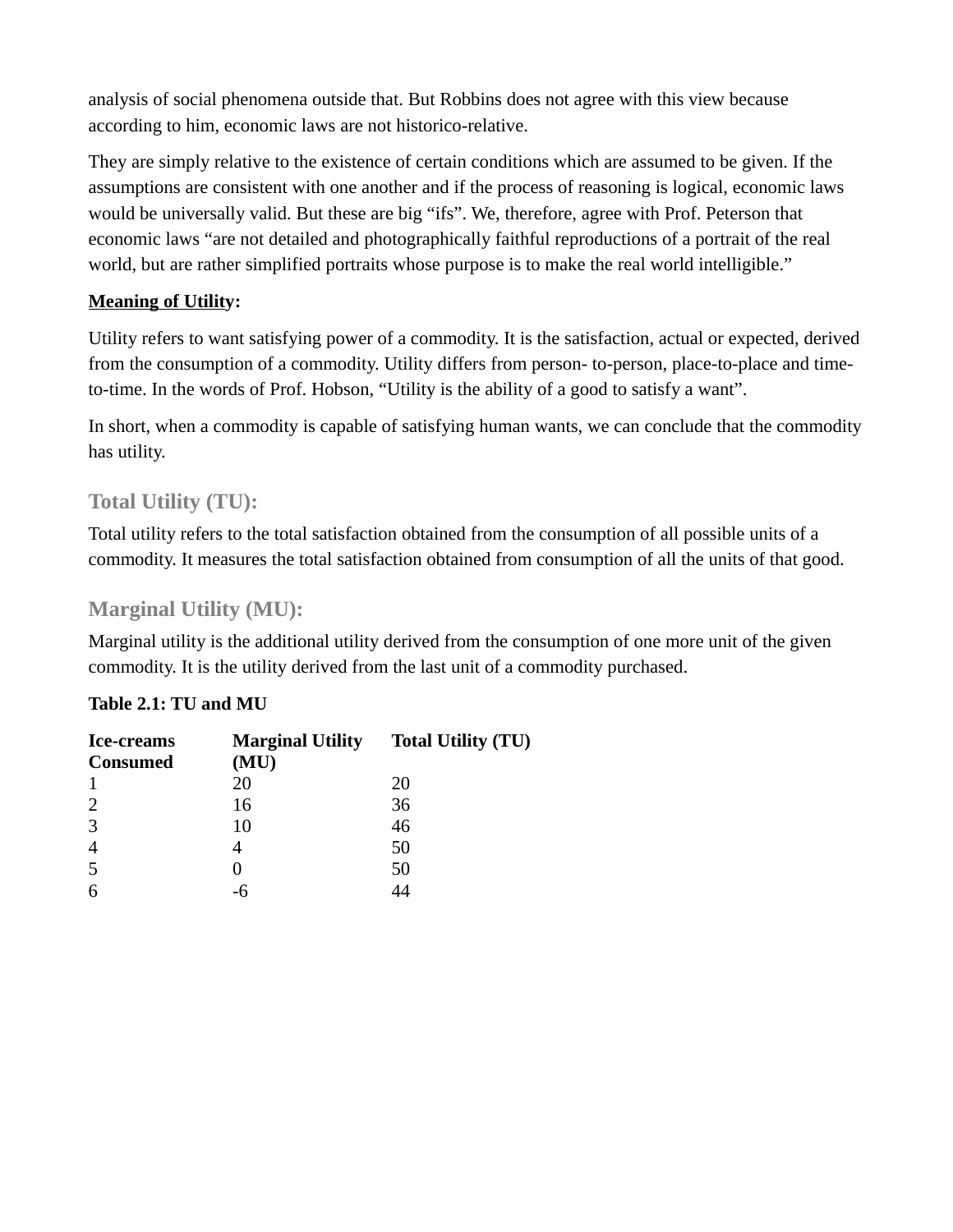

**Measurement of Utility:**

According to Marshall, the utility of a commodity can be measured in terms of money. If a consumer is willing to pay Rs.2 for an orange and Re 1 for a banana, then the utility of an orange is equal to Rs.2 and that of a banana is Re. 1 to him.

It means that the utility of one orange is equal to 2 bananas. In other words, the utility of an orange to the consumer is twice that of the banana. But this analysis does not hold when there are two different consumers offering two different prices for the same commodity.

Suppose Bhanu offers Rs.2 for a banana for which Gautam is prepared to pay Re. 1.The higher price paid by Bhanu does not mean that he gets more utility and Gautam less utility. Thus money does not measure the utility from a commodity. It simply measures the intensity of our desire for a commodity. Despite this weakness, money is used as a measure of utility.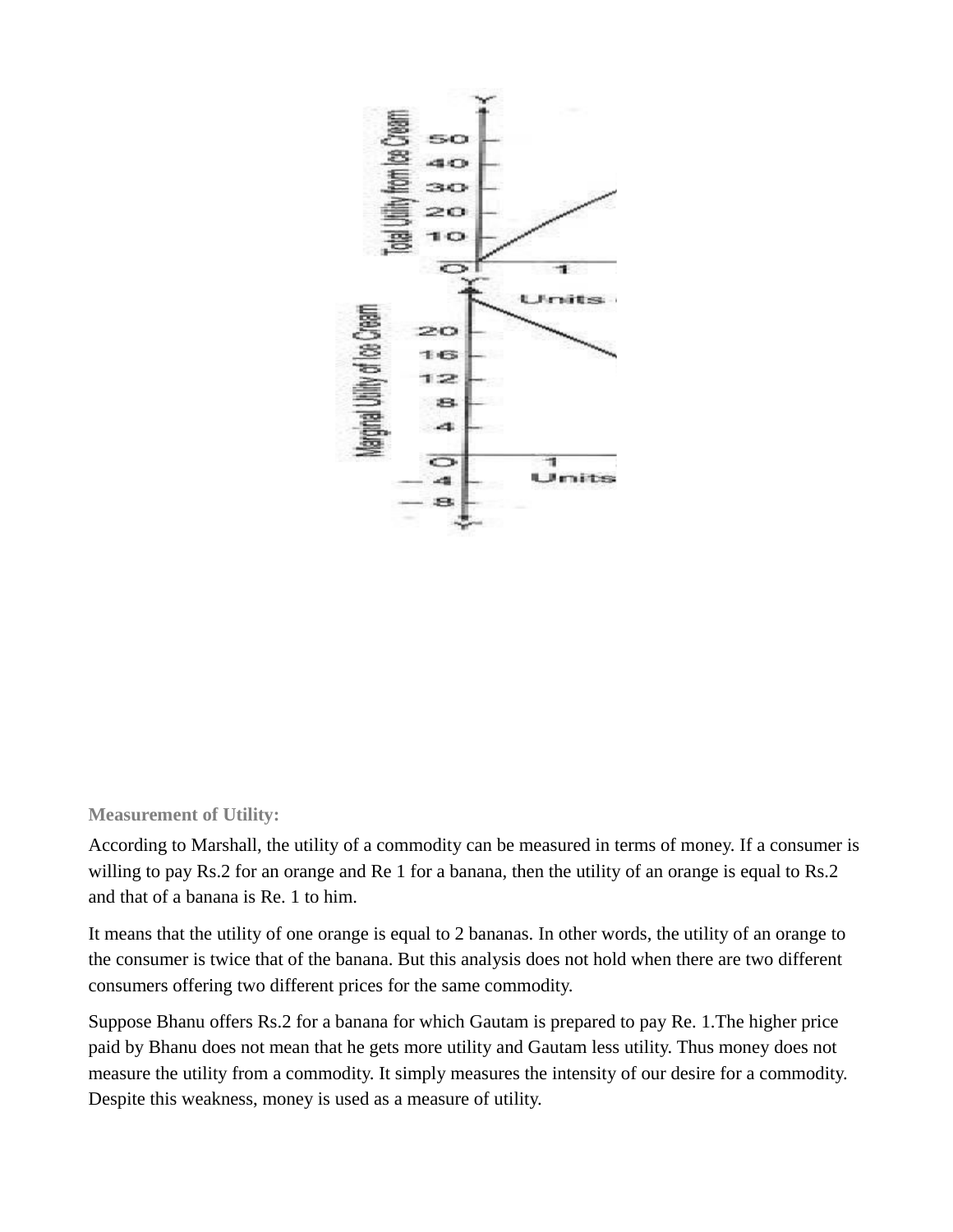# **Cardinal and Ordinal Utility:**

The terms 'cardinal' and 'ordinal' have been borrowed from mathematics. The numbers 1, 2, 3, 4, etc. are cardinal numbers. According to the cardinal system, the utility of a commodity is measured in units and that utility can be added, subtracted and compared. For example, if the utility of one apple is 10 units, of banana 20 units and of orange 40 units, the utility of banana are double that of apple and of orange four times the apple and twice the banana.

The ordinal numbers are 1st, 2nd, 3rd, 4th, etc. which may stand for 1, 2, 4, 6 or 30, 40, 60, 80, etc. They tell us that the consumer prefers the first to the second and the third to the second and first, and so on. But they cannot tell by how much he prefers one to the other.

The entire Marshallian utility analysis is based on the cardinal measurement of utility. According to Hicks, utility cannot be measured cardinally because utility which a commodity possesses is subjective and psychological. He, therefore, rejects the quantitative measurement of utility and measures utility ordinally in terms of the indifference curve technique.

## **characteristics of utility:**

#### **1. Utility and Usefulness:**

Anything having utility does not mean that it is also useful. If a good possesses want satisfying power, it has utility. But the consumption of that good may be 'useful' or 'harmful'. For example, the consumption of wine possesses utility for a man habitual to drinking because it satisfies his want to drink. But the use of wine is harmful for health, but it has utility. Thus utility is not usefulness.

## **2. Utility and Satisfaction:**

Utility is the quality or power of a commodity to satisfy human wants, whereas satisfaction is the result of utility. Apples lying in the shop of a fruit seller have utility for us, but we get satisfaction only when we purchase and consume them. It means utility is present even before the actual consumption of a commodity and satisfaction is obtained only after its consumption. Utility is the cause and satisfaction is the effect or result.

## **3. Utility and Pleasure:**

It is not necessary that a commodity processing utility also gives pleasure when we consume it. Utility is free from pain or pleasure. An injection possesses utility for a patient, because it can relieve him of his illness. But injection gives him no pleasure; instead it gives him some pain. Quinine is bitter in taste but it has the utility to treat the patient from malaria. So, there is no relationship between utility and pleasure.

## **4. Utility is Subjective:**

Utility is a subjective and psychological concept. It means utility of a commodity differs from person to person. Opium is of great utility for a man accustomed to opium, but it has no utility for a man who is not accustomed to opium. In the same manner, utility of different commodities differs from person to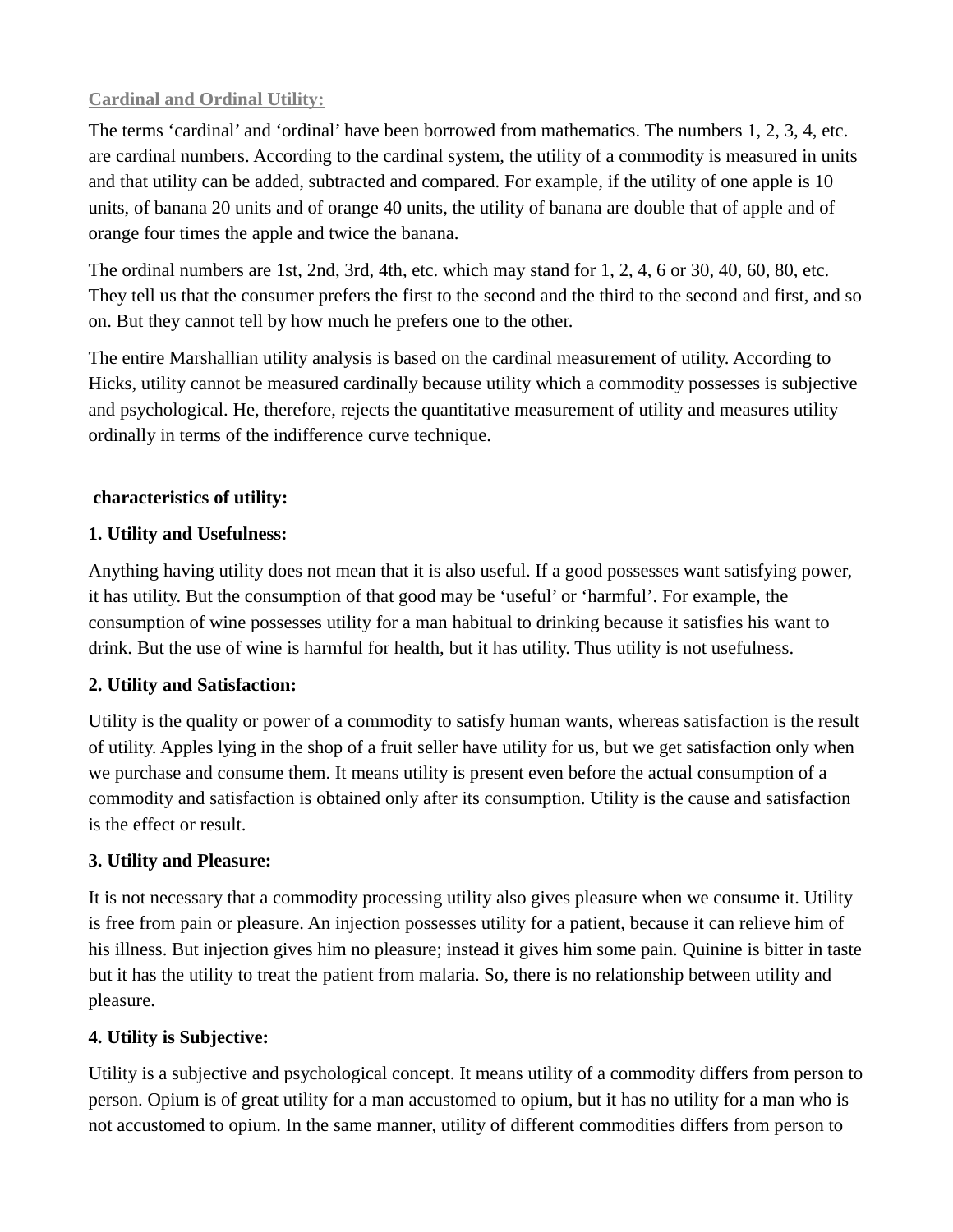person. Therefore, utility is subjective.

# **5. Utility is Relative:**

Utility is a relative concept. A commodity may possess different utility at different times or at different places or for different persons. In olden days, a Tonga had greater utility. But now with the invention of bus, its utility has become less. A rain coat has greater utility in hilly areas during rainy season than in plain areas. A fan has greater utility in summer than in winter.

## **6. Utility is Abstract:**

Utility is abstract which cannot be seen with eyes, or touched or felt with hands. For example, the argumentative power of an advocate is abstract. Similarly, utility is abstract. Utility of a commodity can neither be seen not touched or felt with hands.

## **Types of Utility:**

# **Utility may take any of the following forms:**

# **(1) Form Utility:**

When utility is created and or added by changing the shape or form of goods, it is form utility. When a carpenter makes a table out of wood, he adds to the utility of wood by converting it into a more useful commodity like furniture. He has created form utility.

# **(2) Place Utility:**

When the furniture is taken from the factory to the shop for sale, it leads to place utility. This is because it is transported from a place where it has no buyers to a place where it fetches a price.

# **(3) Time Utility:**

When a farmer stores his wheat after harvesting for a few months and sells it when its price rises, he has created time utility and added to the value of wheat.

## **(4) Service Utility:**

When doctors, teachers, lawyers, engineers, etc. satisfy human wants through their services, they create service utility. It is acquired through specialised knowledge and skills.

## **(5) Possession Utility:**

Utility is also added by changing the possession of a commodity. A book on economic theory has little utility for a layman. But if it is owned by a student of economics, possession utility is created.

# **(6) Knowledge Utility:**

When the utility of a commodity increases with the increase in knowledge about its use, it is the creation of knowledge utility through propaganda, advertisement, etc.

# **(7) Natural Utility:**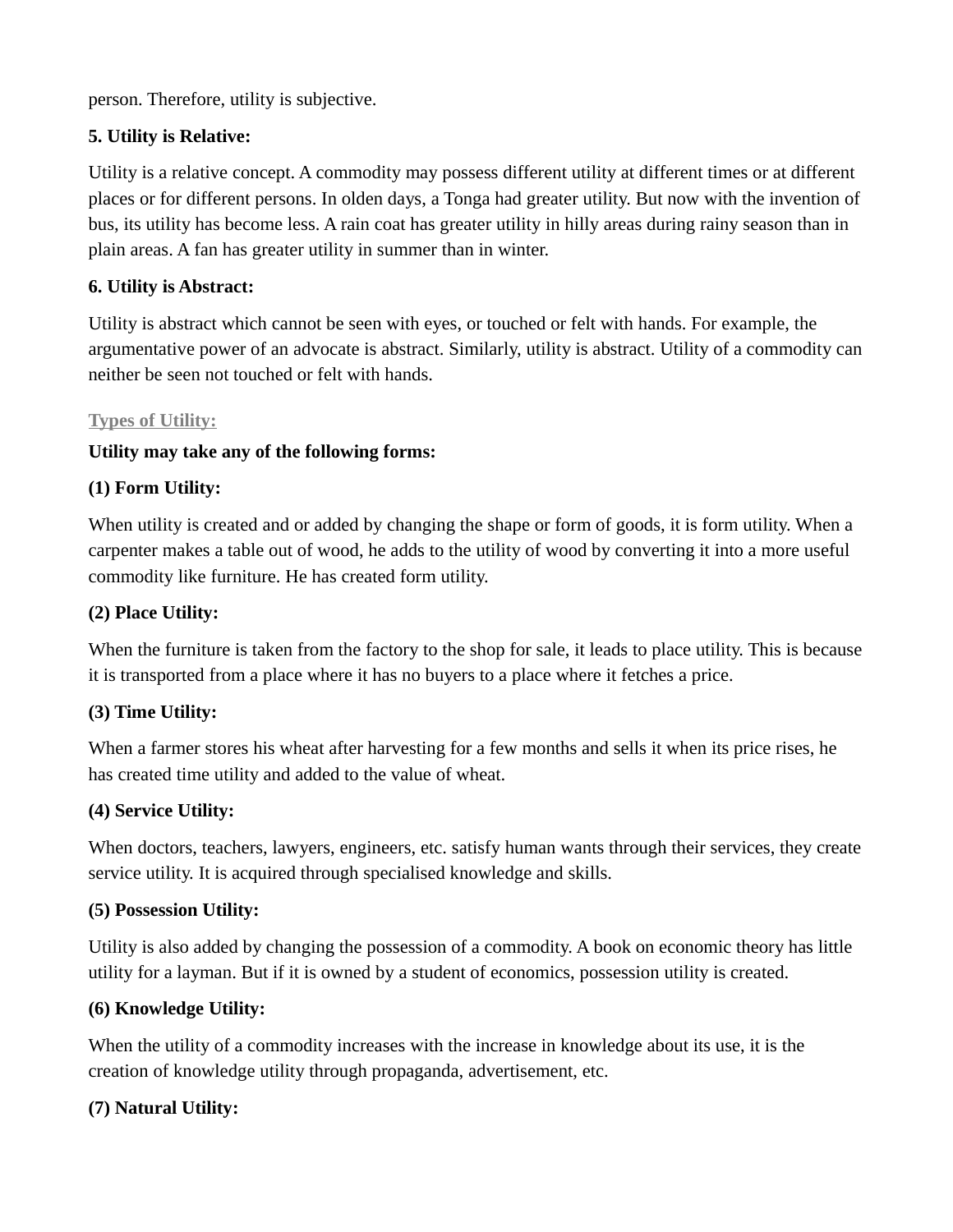All free goods such as water, air, sunshine, etc., possess natural utility. They have the capacity to satisfy our wants.

# **Law of Diminishing Marginal Utility:**

# **Definition of the Law:**

"Other things remaining the same when a person takes successive units of a commodity, the marginal utility diminishes constantly".

The marginal utility of a commodity diminishes at the consumer gets larger quantities of it. Marginal utility is the change in the total utility resulting from one unit change in the consumption of a commodity per unit of time.

# **Assumptions:**

Following are the assumptions of the law of **diminishing marginal utility**.

- 1. The utility is measurable and a person can express the utility derived from a commodity in qualitative terms such as 2 units, 4 units and 7 units etc.
- 2. A rational consumer aims at the maximization of his utility.
- 3. It is necessary that a standard unit of measurement is constant
- 4. A commodity is being taken continuously. Any gap between the consumption of a commodity should be suitable.
- 5. There should be proper units of a good consumed by the consumer.
- 6. It is assumed that various units of commodity homogeneous in characteristics.
- 7. The taste of the consumer remains same during the consumption o the successive units of commodity.
- 8. Income of the consumer remains constant during the operation of the law of diminishing marginal utility.
- 9. It is assumed that the commodity is divisible.
- 10.There should be not change in fashion. For example, if there is a fashion of lifted shirts, then the consumer may have no utility in open shirts.
- 11.It is assumed that the prices of the substitutes do not change. For example, the demand for CNG increases due to rise in the prices of petroleum and these price changes effect the utility of CNG.

# **Explanation With Schedule and Diagram:**

We assume that a man is very thirsty. He takes the glasses of water successively. The marginal utility of the successive glasses of water decreases, ultimately, he reaches the point of satiety. After this point the marginal utility becomes negative, if he is forced further to take a glass of water. The behavior of the consumer is indicated in the following schedule: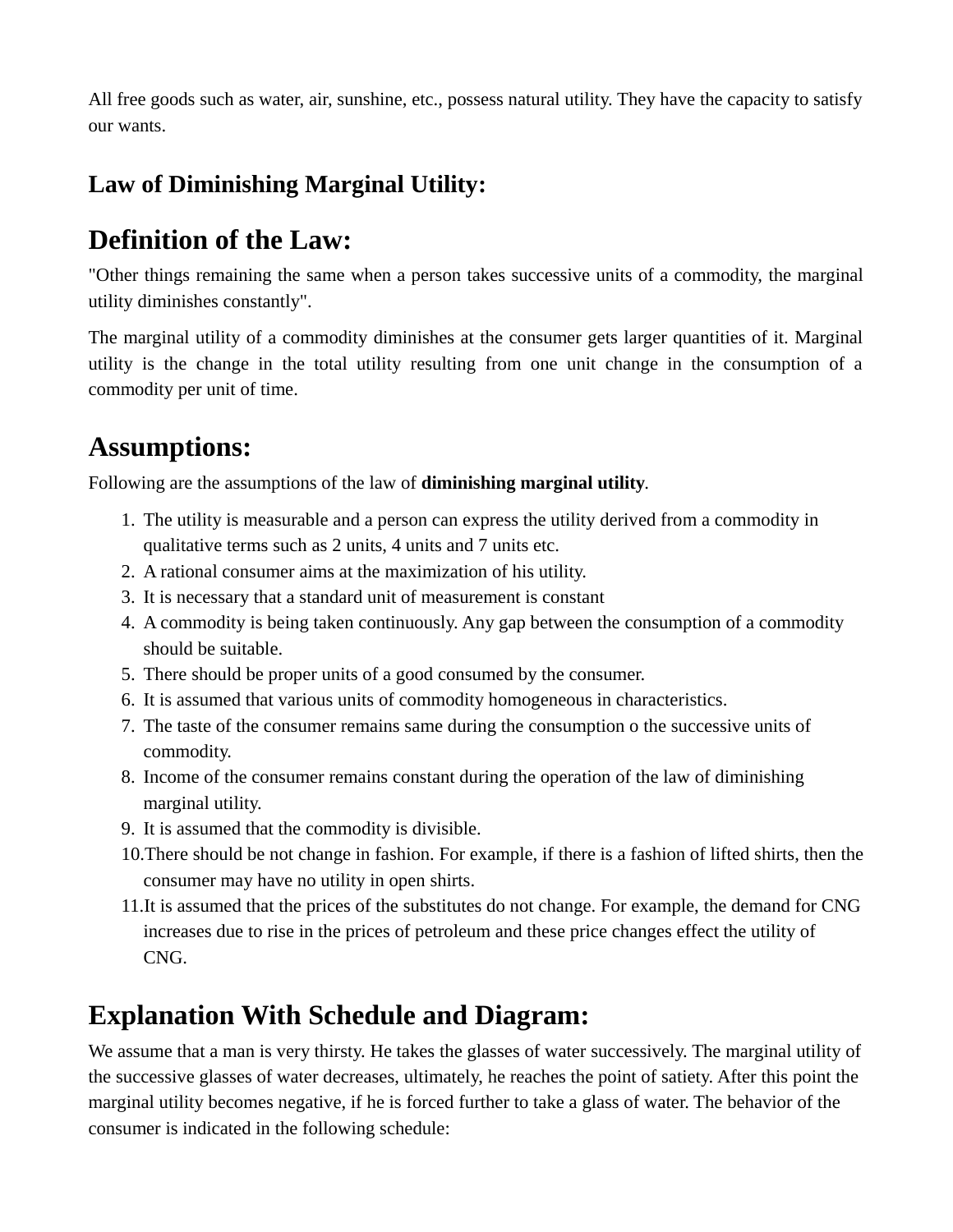| Units of commodity | <b>Marginal utility</b> | <b>Total utility</b> |
|--------------------|-------------------------|----------------------|
| 1st glass          | 10                      | 10                   |
| 2nd glass          |                         | 18                   |
| 3rd glass          | n                       | 24                   |
| 4th glass          |                         | 28                   |
| 5th glass          |                         | 30                   |
| 6th glass          |                         | 30                   |
| 7th glass          |                         | 28                   |

On taking the 1st glass of water, the consumer gets 10 units of utility, because he is very thirsty. When he takes 2nd glass of water, his marginal utility goes down to 8 units because his thirst has been partly satisfied. This process continues until the marginal utility drops down to zero which is the saturation point. By taking the seventh glass of water, the marginal utility becomes negative because the thirst of the consumer has already been fully satisfied.

The law of diminishing marginal utility can be explained by the following diagram drawn with the help of above schedule:



In the above figure, the marginal utility of different glasses of water is measured on the y-axis and the units (glasses of water) on X-axis. With the help of the schedule, the points A, B, C, D, E, F and G are derived by the different combinations of units of the commodity (glasses of water) and the marginal utility gained by different units of commodity. By joining these points, we get the marginal utility curve. The marginal utility curve has the downward negative slope. It intersects the X-axis at the point of 6th unit of the commodity. At this point "F" the marginal utility becomes zero. When the MU curve goes beyond this point, the MU becomes negative. So there is an inverse functional relationship between the units of a commodity and the marginal utility of that commodity.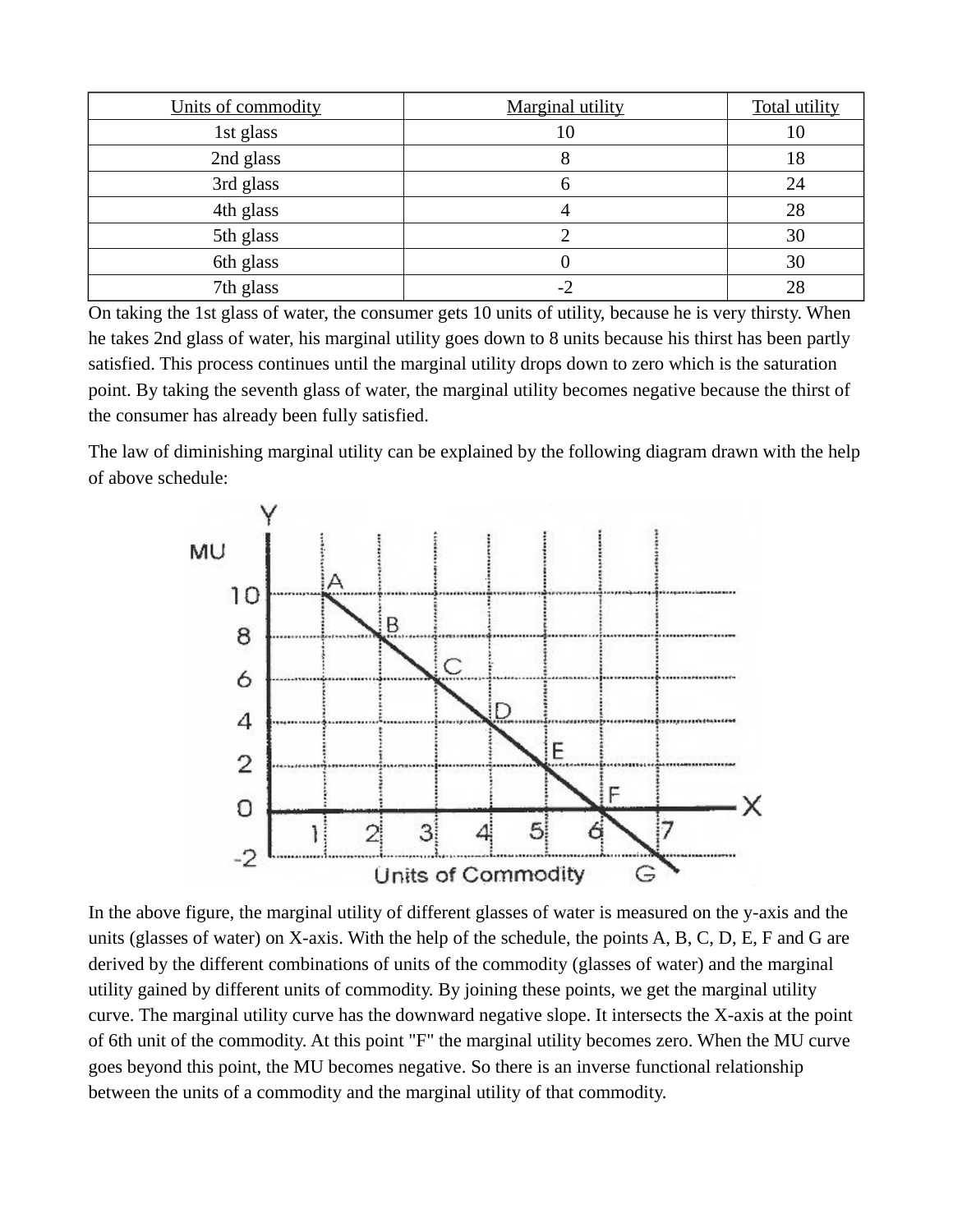# **Exceptions or Limitations:**

The limitations or exceptions of the law of diminishing marginal utility are as follows:

- 1. The law does not hold well in the rare collections. For example, collection of ancient coins, stamps etc.
- 2. The law is not fully applicable to money. The marginal utility of money declines with richness but never falls to zero.
- 3. It does not apply to the knowledge, art and innovations.
- 4. The law is not applicable for precious goods.
- 5. Historical things are also included in exceptions to the law.
- 6. Law does not operate if consumer behaves in irrational manner. For example, drunkard is said to enjoy each successive peg more than the previous one.
- 7. Man is fond of beauty and decoration. He gets more satisfaction by getting the above merits of the commodities.
- 8. If a dress comes in fashion, its utility goes up. On the other hand its utility goes down if it goes out of fashion.
- 9. The utility increases due to demonstration. It is a natural element.

# **Importance of the Law of Diminishing Marginal Utility:**

The importance or the role of the law of diminishing marginal utility is as follows:

- 1. By purchasing more of a commodity the marginal utility decreases. Due to this behaviour, the consumer cuts his expenditures to that commodity.
- 2. In the field of public finance, this law has a practical application, imposing a heavier burden on the rich people.
- 3. This law is the base of some other economic laws such as law of demand, elasticity of demand, consumer surplus and the law of substitution etc.
- 4. The value of commodity falls by increasing the supply of a commodity. It forms a basis of the theory of value.

# **Law of Equi Marginal Utility:**

The **law of equi marginal utility** was presented in 19th century by an Australian economists H. H. Gossen. It is also known as law of maximum satisfaction or law of substitution or Gossen's second law. A consumer has number of wants. He tries to spend limited income on different things in such a way that marginal utility of all things is equal. When he buys several things with given money income he equalizes marginal utilities of all such things. The law of equi marginal utility is an extension of the [law](http://www.managedstudy.com/micro/law_of_diminishing_marginal_utility.htm) [of diminishing marginal utility.](http://www.managedstudy.com/micro/law_of_diminishing_marginal_utility.htm) The consumer can get maximum utility by allocating income among commodities in such a way that last dollar spent on each item provides the same marginal utility.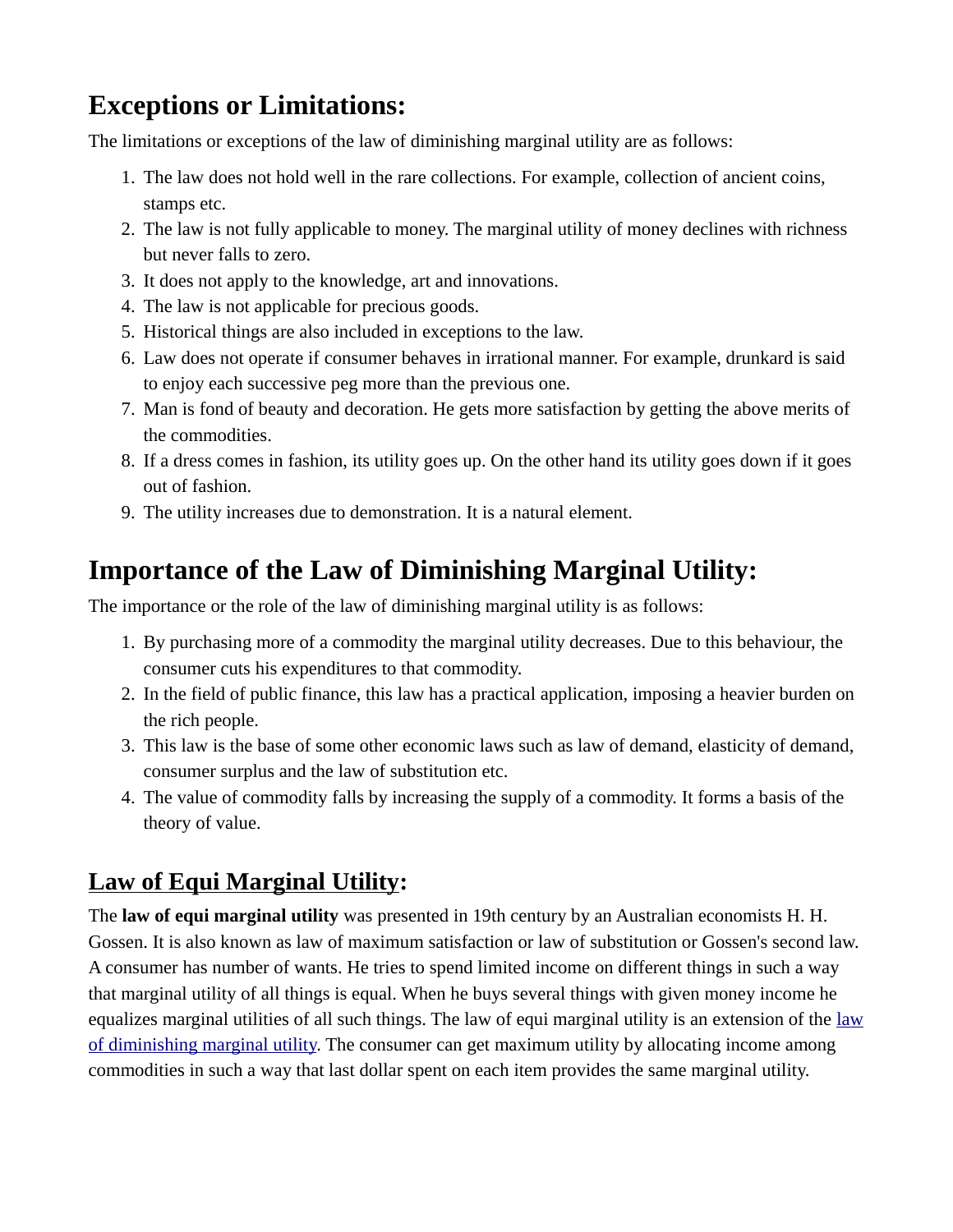# **Definition:**

"A person can get maximum utility with his given income when it is spent on different commodities in such a way that the marginal utility of money spent on each item is equal".

It is clear that consumer can get maximum utility from the expenditure of his limited income. He should purchase such amount of each commodity that the last unit of money spend on each item provides same marginal utility.

# **Assumptions of the Law of Equi Marginal Utility:**

- 1. There is no change in the prices of the goods.
- 2. The income of consumer is fixed.
- 3. The marginal utility of money is constant.
- 4. Consumer has perfect knowledge of utility obtained from goods.
- 5. Consumer is normal person so he tries to seek maximum satisfaction.
- 6. The utility is measurable in cardinal terms.
- 7. Consumer has many wants.
- 8. The goods have substitutes.

# **Explanation With Schedule and Diagram:**

The law of substitution can be explained with the help of an example. Suppose consumer has six dollars that he wants to spend on apples and bananas in order to obtain maximum total utility. The following table shows marginal utility (MU) of spending additional dollars of income on apples and bananas:

| Money (Units) | <b>MU</b> of apples | MU of bananas |
|---------------|---------------------|---------------|
|               |                     |               |
|               |                     |               |
|               |                     |               |
|               |                     |               |
|               |                     |               |
|               |                     |               |
|               |                     |               |

The above schedule shows that consumer can spend six dollars in different ways:

- 1. \$1 on apples and \$5 on bananas. The total utility he can get is:  $[(10) + (8+7+6+5+4)] = 40.$
- 2. \$2 on apples and \$4 on bananas. The total utility he can get is:  $[(10+9) + (8+7+6+5)] = 45.$
- 3. \$3 on apples and \$3 on bananas. The total utility he can get is:  $[(10+9+8) + (8+7+6)] = 48.$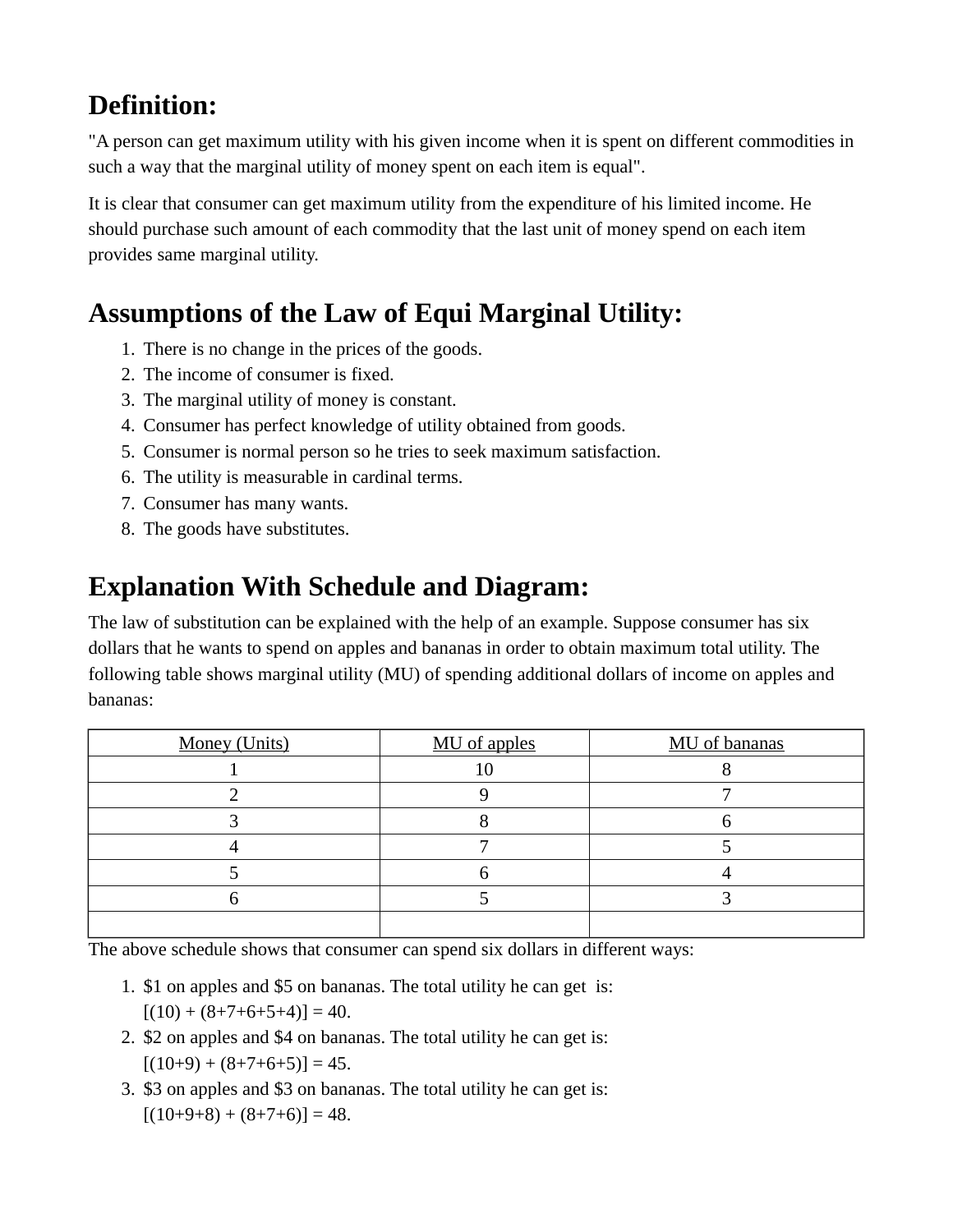- 4. \$4 on apples and \$2 on bananas. This way the total utility is:  $[(10+9+8+7) + (8+7)] = 49.$
- 5. \$5 on apples and \$1 on bananas. The total utility he can get is:  $[(10+9+8+7+6) + (8)] = 48.$

Total total utility for consumer is 49 utils that is the highest obtainable with expenditure of \$4 on apples and \$2 on bananas. Here the condition MU of apple = MU of banana i.e  $7 = 7$  is also satisfied. Any other allocation of the last dollar shall give less total utility to the consumer.

The same information can be used for graphical presentation of this law:



The diagram shows that consumer has income of six dollars. He wants to spend this money on apples and bananas in such a way that there is maximum satisfaction to the consumer.

# **Limitations:**

- 1. The law is not applicable in case of knowledge. Reading of books provides more satisfaction and knowledge to the scholar. Different books provide variety of knowledge and satisfaction.
- 2. The law is not applicable in case of indivisible goods. The consumer is unable to divide the goods to adjust units of utility derived from consumption of goods.
- 3. There is no measurement of utility. It is psychological concept. It is not possible to express it into quantitative form.
- 4. The law does not hold well in case fashion and customs. The people like to spend money on birthdays, marriages and deaths.
- 5. The does not hold well in case of very low income. The maximization of utility is not possible due to low income.
- 6. The law is not applicable in case of durable goods. The calculation of marginal utility of durable goods is impossible.
- 7. The law fails when goods of choice are not available. The consumer is bound to use commodity, which provides low utility due to non availability of goods having high utility.